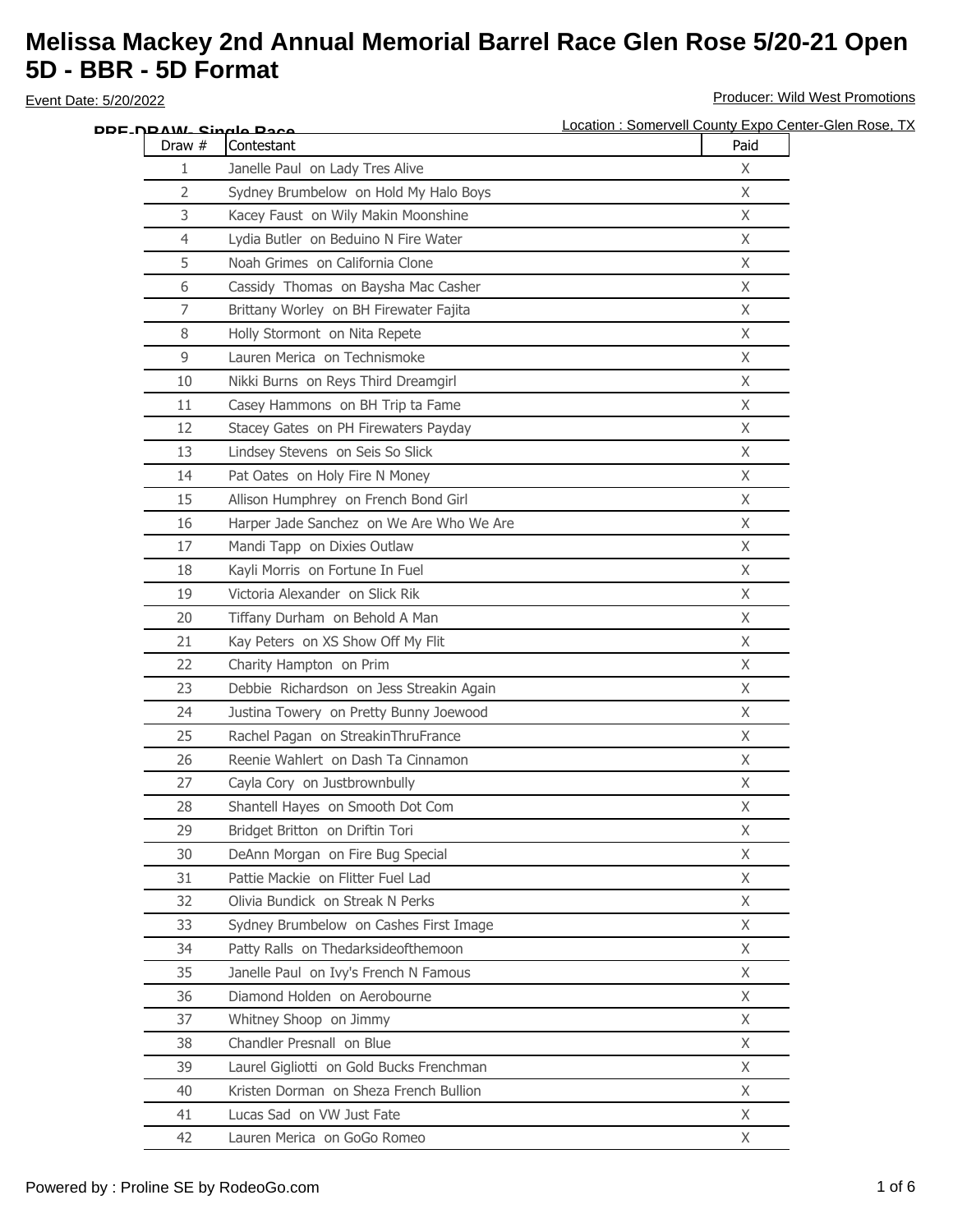|        | DDF_N <u>DAW_ Singlo Paco</u>             | Location: Somervell County Expo Center-Glen Rose, TX |
|--------|-------------------------------------------|------------------------------------------------------|
| Draw # | Contestant                                | Paid                                                 |
| 43     | Cheyenne Baldwin on Famous Fonzarelli     | X                                                    |
| 44     | Michayla Schmitt on Whateva Fuels You Up  | X                                                    |
| 45     | Linda Hunter on Frenchman's Hot Line      | X                                                    |
| 46     | Grace Kiker on One Hot Gem                | $\chi$                                               |
| 47     | Nikki Burns on Ima Famous Gambler         | X                                                    |
| 48     | Justine Botner on VF Victoria Stinson     | $\chi$                                               |
| 49     | Karen Shelley on Starbert Royleo          | X                                                    |
| 50     | Christina Trail on Douxda Dash            | X                                                    |
| 51     | Taylor Flores on Little Lucy              | X                                                    |
| 52     | Tiffany Durham on Colonels Kerosene       | X                                                    |
| 53     | Joni Teten on Shooter                     | X                                                    |
| 54     | Monica Therrien on Streakin In My Sox     | X                                                    |
| 55     | Cashen Turner on Prime Time Tres          | X                                                    |
| 56     | Mary McMullan on BJ Gray Gost             | X                                                    |
| 57     | Lisa Wernli on Flashs Fine Effort         | X                                                    |
| 58     | Amy Swan on Boons Prescription            | X                                                    |
| 59     | Kay Wyatt on TrumpTrainTaFame             | X                                                    |
| 60     | Jennifer Burgess on So I'm A Famous Guy   | X                                                    |
| 61     | Alexis Dieckman on SB Smoke On The Water  | X                                                    |
| 62     | DeAnn Morgan on Colour Me Fast            | X                                                    |
| 63     | Pattie Mackie on Dunnits Genuine OO7      | $\mathsf{X}$                                         |
| 64     | Lucas Sad on Paco Two Eyed Cowboy         | X                                                    |
| 65     | Lindsey Decker on Beaus Shooter           | X                                                    |
| 66     | Audra Scott on Proud To Be French         | X                                                    |
| 67     | Susan Agnew on Jet N Ta Fame              | X                                                    |
| 68     | Amanda Coates on Beach Please             | X                                                    |
| 69     | Ellyse Burks on HF A Frosted Mug          | X                                                    |
| 70     | Karen Coskrey on TS Dream Drifter         | $\mathsf{X}$                                         |
| 71     | Kristen Dorman on Golden Ties             | X                                                    |
| 72     | Janelle Paul on Docs Ace Ta Fame          | X                                                    |
| 73     | JJ Thompson on ICT Blanton Mayday         | X                                                    |
| 74     | Teresa Winnett on Dudes Flashin N Cashin  | X                                                    |
| 75     | Ruby Steele-Park on Media On Fire         | X                                                    |
| 76     | David Hassell on Ma JB Alive In Shaken    | $\mathsf{X}$                                         |
| 77     | Michayla Schmitt on Streakinwitmysockson  | X                                                    |
| 78     | Wendy Cline-Lehman on Streakin and Shaken | X                                                    |
| 79     | Ben McDonnell on Southern Moon Dancin     | $\mathsf X$                                          |
| 80     | Randi Roberts on Colour Chart             | X                                                    |
| 81     | Chloe Powell on Jet                       | X                                                    |
| 82     | Denny Ralls on SV Southern Comfort        | X                                                    |
| 83     | Sandi Hassell on Jess Dare To Dream       | $\mathsf{X}$                                         |
| 84     | Karen Finley on Plain Jane Wicked         | $\chi$                                               |
|        |                                           |                                                      |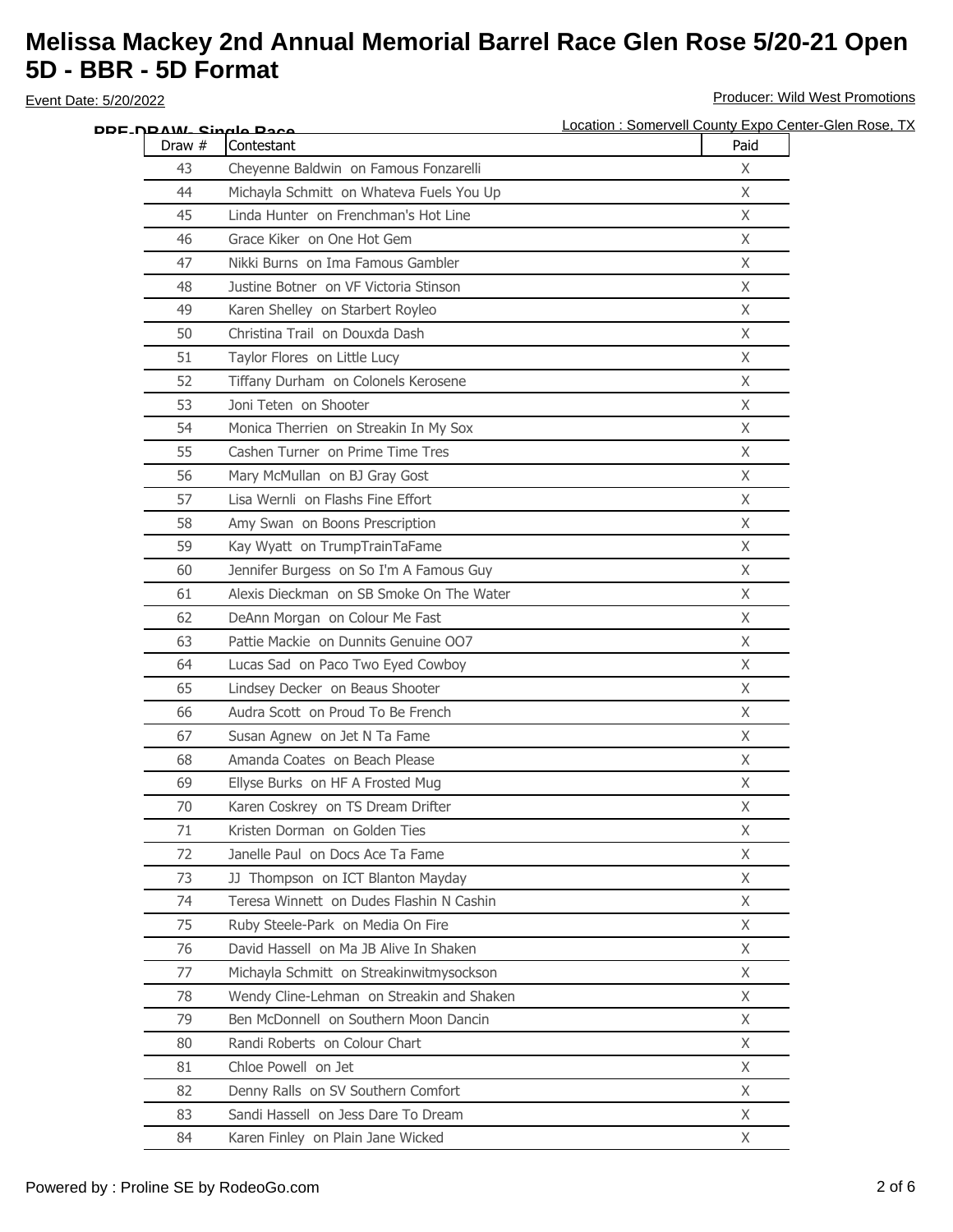| DDE_NDAW_ Single Pace |                                                  | Location : Somervell County Expo Center-Glen Rose, TX |
|-----------------------|--------------------------------------------------|-------------------------------------------------------|
| Draw #                | Contestant                                       | Paid                                                  |
| 85                    | Allison Williams on KN Fabulous Boo T            | X                                                     |
| 86                    | Jana Riley on JLR Fire On Parade                 | $\mathsf X$                                           |
| 87                    | Christy Burleson on Peps Smokin For Cash         | $\mathsf X$                                           |
| 88                    | Mary McMullan on Oliver Clothes Oft              | X                                                     |
| 89                    | Rhonda Wilson on Mulberry Wine                   | X                                                     |
| 90                    | Lisa Wernli on Babe On The Run                   | $\mathsf{X}$                                          |
| 91                    | Lindsey Thigpen on George                        | $\mathsf X$                                           |
| 92                    | Connie Tobiason on Flits Flaming Fire            | X                                                     |
| 93                    | Jana Guthrie on FuriousLadyChaser                | $\mathsf{X}$                                          |
| 94                    | Kathleen Pendleton on TQH Macs Mecom Boots       | X                                                     |
| 95                    | Ashley Harvey on FC Strait Cajun                 | X                                                     |
| 96                    | Jennifer Cook on Who Stoli My Vodka              | X                                                     |
| 97                    | Darcie Moody on RGR Marble Magic                 | X                                                     |
| 98                    | Susan Agnew on Casino Cash                       | X                                                     |
| 99                    | Audra Scott on Batman Leads Robin                | X                                                     |
| 100                   | Brooke Sully on EZ Shake Em                      | X                                                     |
| 101                   | Sydney Neskey on Ricky Bobby                     | $\mathsf{X}$                                          |
| 102                   | Carlos Renato on Plea Barrgain                   | X                                                     |
| 103                   | Daylin Caskey on BB                              | X                                                     |
| 104                   | Brooke Hickey on SR Epic Wildcatter              | X                                                     |
| 105                   | Becky Dillard on Wow Shes Hot                    | $\mathsf{X}$                                          |
| 106                   | Andi Burks on Rocket                             | X                                                     |
| 107                   | Acelyn Beam on Smokey                            | $\mathsf{X}$                                          |
| 108                   | Jo Fisher on Diamond By Design                   | X                                                     |
| 109                   | Tammy Hickey on I'm Furious 123                  | X                                                     |
| 110                   | Donna Murphy on Harlan Luvs Memories             | X                                                     |
| 111                   | Wendy Cline-Lehman on TF Frenchman's Burner      | X                                                     |
| 112                   | Cody Lunde on Special Frosted Elli               | X                                                     |
| 113                   | Missy Piper on Injun Needs Cash                  | X.                                                    |
| 114                   | Jens Rudibaugh on KC Firewater Star              | X                                                     |
| 115                   | Shannon Elrod on Dashing Frenchman               | X                                                     |
| 116                   | Angie Stafford on Chief                          | $\mathsf{X}$                                          |
| 117                   | Ben McDonnell on One Out Of The Kash             | X                                                     |
| 118                   | Jennifer Abbott on Wendell Jackson               | $\chi$                                                |
| 119                   | Sydney Frey on JDS Warrior                       | X                                                     |
| 120                   | Karen Finley on Cajun Prince                     | X                                                     |
| 121                   | Georgia Morris on Chasin A Paycheck              | X                                                     |
| 122                   | Lleah Roquemore on Here's The Plan Grace "Willy" | X                                                     |
| 123                   | Lori Zabel on Unfaded Fame                       | $\mathsf{X}$                                          |
| 124                   | Erin Reich on Miss JB 088                        | X                                                     |
| 125                   | Jody Pulcheon on Dunny                           | X                                                     |
| 126                   | Ashley Harvey on Perks of Being Famous           | X                                                     |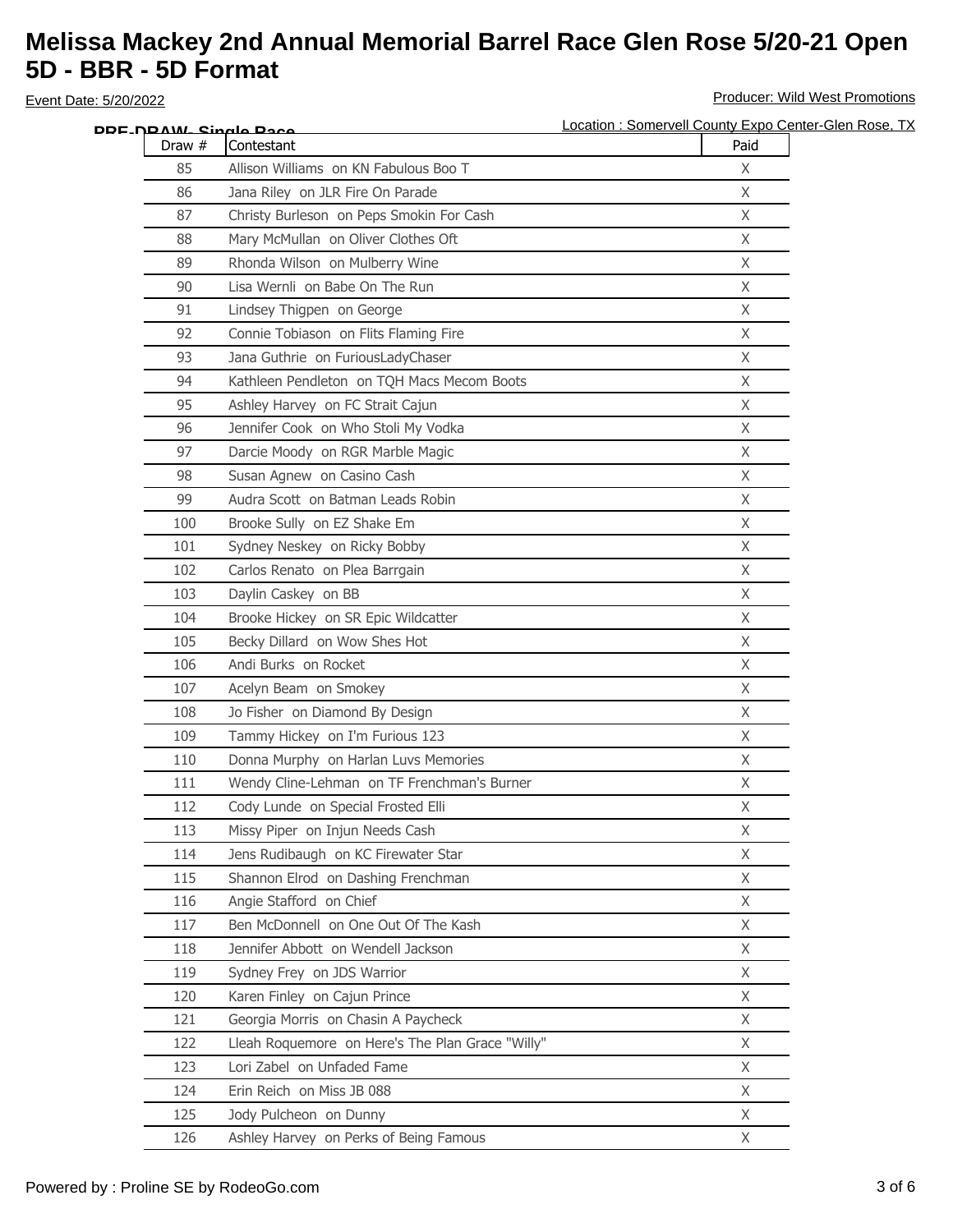| DDF-NRAW- Single Race |                                            | Location: Somervell County Expo Center-Glen Rose, TX |
|-----------------------|--------------------------------------------|------------------------------------------------------|
| Draw $#$              | Contestant                                 | Paid                                                 |
| 127                   | Nadine Powell on Cinnamon                  | X                                                    |
| 128                   | Darcie Moody on Pocketfullofcandy          | X                                                    |
| 129                   | Jennifer Escobar on OSchmidt "Smitty"      | $\mathsf X$                                          |
| 130                   | Terri Vester on Heavens Not Stoppin        | X                                                    |
| 131                   | Olivia Morehouse on RR Dirty but Fancy     | X                                                    |
| 132                   | Jennifer Cook on Ladysfamousblazinova      | X                                                    |
| 133                   | Kassie Reiken on KC AintSheGotStyle        | $\mathsf X$                                          |
| 134                   | Brandi Scott on Sixes Eyesa                | X                                                    |
| 135                   | Mindy Holloway on Kicker                   | $\mathsf{X}$                                         |
| 136                   | Becky Dillard on Shesa Hot Loop            | X                                                    |
| 137                   | Jessi Pulcheon on Nike                     | X                                                    |
| 138                   | Tara Woodall on Slicks French Sultan       | X                                                    |
| 139                   | Katalina Rook on Jagger                    | X                                                    |
| 140                   | Brylee Moore on Raven                      | X                                                    |
| 141                   | Brooke Hickey on Shez Flyin High Guyz      | X                                                    |
| 142                   | Donna Murphy on CR Zimas Last              | X                                                    |
| 143                   | Wendy Cline-Lehman on Caraways Insexyslane | $\mathsf{X}$                                         |
| 144                   | Cody Lunde on Turnpikers Wagon             | $\mathsf X$                                          |
| 145                   | Victoria Hazlewood on PeptoDudeSmal        | X                                                    |
| 146                   | Kathy Vazquez on Streakin Rey Lena         | X                                                    |
| 147                   | Missy Piper on Rugged French Guy           | $\mathsf{X}$                                         |
| 148                   | Addison Ahlmeyer on Guys Bikini Bandit     | X                                                    |
| 149                   | Jens Rudibaugh on Reds Lightning Bar       | $\mathsf{X}$                                         |
| 150                   | Nicki Zimmerman on LeavinFamous            | X                                                    |
| 151                   | Andi Burks on RJIllBeAHurricane            | Χ                                                    |
| 152                   | Ashley Truman on JSpattySmokintofirst      | X                                                    |
| 153                   | Ella McCoy on HezaDirtyDancer              | X                                                    |
| 154                   | Tanya Brandon on TRR Pepcids Lil Dove      | X                                                    |
| 155                   | Christy Brower on Special Royal Diamond    | X.                                                   |
| 156                   | Jade Crago on Jess Flying Bayou            | X                                                    |
| 157                   | Montana Bowshier on Sugs Peppy Girl        | X                                                    |
| 158                   | Kathy Fields on Regarding Numbers          | $\mathsf{X}$                                         |
| 159                   | Lori Zabel on Back The Blue                | X                                                    |
| 160                   | Michael Golston on Rebel                   | $\chi$                                               |
| 161                   | Jenni Barnes on All Get Out                | X                                                    |
| 162                   | Jennifer Cullen on Chasin Annies Fame      | X                                                    |
| 163                   | Kaitlin Garcia on Just A Dry Doc           | X                                                    |
| 164                   | Jennifer Cook on Star Streakin             | X                                                    |
| 165                   | Ben Rubel on Ariel                         | $\mathsf{X}$                                         |
| 166                   | Sadie Weldon on WB Runaway Pumpkin         | X                                                    |
| 167                   | Erin Reich on Run Leo Run                  | X                                                    |
| 168                   | Kaycee DeLange on HB South Beach           | X                                                    |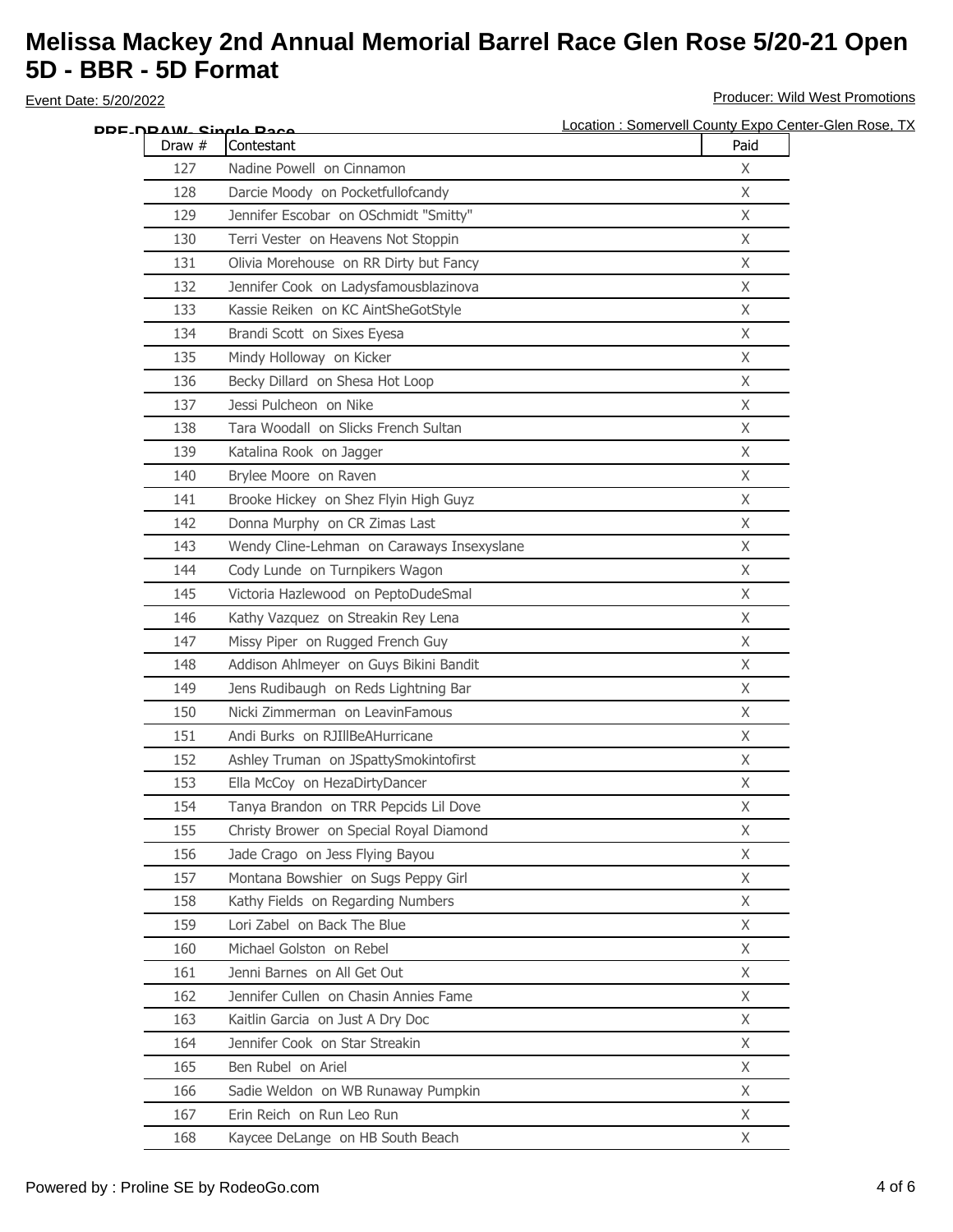|        | DDF_N <u>DAW_ Sinalo Raco</u>                | Location: Somervell County Expo Center-Glen Rose, TX |
|--------|----------------------------------------------|------------------------------------------------------|
| Draw # | Contestant                                   | Paid                                                 |
| 169    | Jessica Mohr on KN Chattin Bout Fame         | X                                                    |
| 170    | Jessica Watkins on Dual Hand Luke            | X                                                    |
| 171    | Kaylyn Smith on Knailed It                   | X                                                    |
| 172    | Kay Nerwich on Perks So Easy                 | $\mathsf{X}$                                         |
| 173    | Gabbie Grothe on Sold Out                    | X                                                    |
| 174    | MaKinzie Wetmore on Lorenzo                  | $\mathsf{X}$                                         |
| 175    | Phyllis Rutland on Dunny                     | X                                                    |
| 176    | Matt Bancroft on First Rappin Judge          | $\chi$                                               |
| 177    | Victoria Hazlewood on DK Famous FloJo        | X                                                    |
| 178    | Jennifer Powell on Mare                      | X                                                    |
| 179    | Amber Wagner on One Smooth Kelly             | X                                                    |
| 180    | Hadley Durfey on Amy's Time                  | $\mathsf{X}$                                         |
| 181    | Jeryn Robinson on DHR Perks Power Doll       | X                                                    |
| 182    | Bailey Coates on Royal Oak Special           | X                                                    |
| 183    | Fallon Francis on Hollywoods Red Boon        | $\mathsf{X}$                                         |
| 184    | Candice Bowen on RG Glo Peppy Don            | X                                                    |
| 185    | Amye Craig on Scootin Ta Fame 3P             | X                                                    |
| 186    | Kevin Springer on Harley                     | X                                                    |
| 187    | Margaret Ryan Staton on KN Fabulous Ladyluck | $\mathsf{X}$                                         |
| 188    | Jade Crago on VB Fire Ta Fame                | X                                                    |
| 189    | Benjamin Beall on Slick Swingin              | $\mathsf{X}$                                         |
| 190    | Brianne Glick on Jess A French Vixen         | X                                                    |
| 191    | Christy Brower on Miss Regal Memories        | X                                                    |
| 192    | Catherine Dudley on Sinaloa Stinson          | X                                                    |
| 193    | Doretta Lane on Shes Loaded Too Cute         | X                                                    |
| 194    | Lauren Athmann on JL Rocochet                | X                                                    |
| 195    | Cynthia Konda on Wake Up Suzy                | X                                                    |
| 196    | Lori Zabel on VF Naturally Famous            | $\mathsf{X}$                                         |
| 197    | Tawni Stoneburner on Dual Action Pine        | X                                                    |
| 198    |                                              |                                                      |
| 199    | Rachel Walker on First French Diamond        | X                                                    |
| 200    | Leigh Anne Robertson on Easy On Da Firewater | X                                                    |
| 201    |                                              |                                                      |
| 202    | Jessica Byrn on Iceman                       | $\mathsf{X}$                                         |
| 203    |                                              |                                                      |
| 204    |                                              |                                                      |
| 205    |                                              |                                                      |
| 206    |                                              |                                                      |
| 207    |                                              |                                                      |
| 208    |                                              |                                                      |
| 209    |                                              |                                                      |
| 210    |                                              |                                                      |
|        |                                              |                                                      |